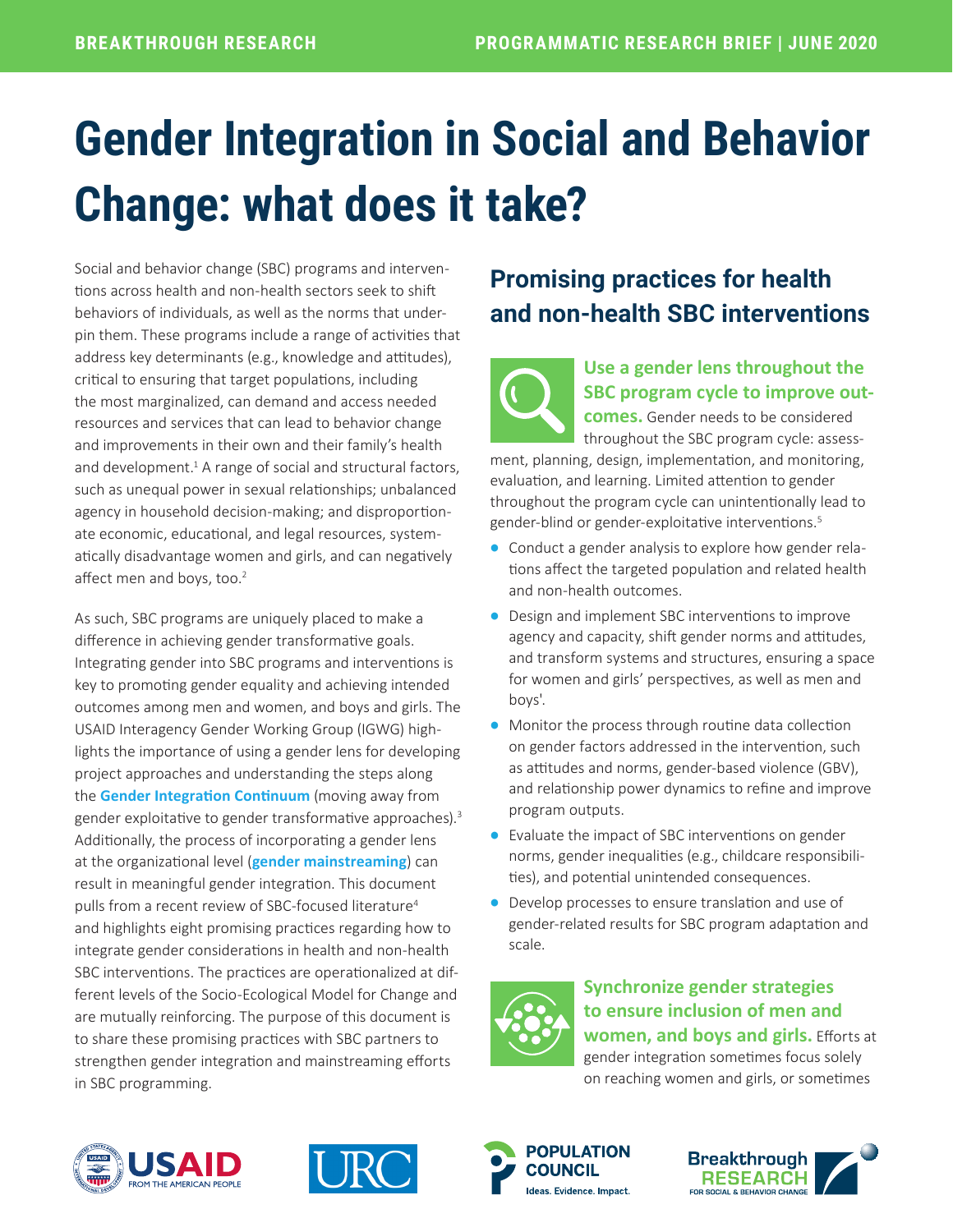men and boys. However, engagement of men and women, and boys and girls, in an intentional and mutually reinforcing way in SBC programs and interventions can assist in challenging restrictive gender norms, catalyzing the achievement of gender equality, and improving health and non-health outcomes.<sup>6-8</sup>

- Create a platform for women and girls and men and boys to participate in governance and decision-making that empowers them to identify and understand prevalent gender norms and become leaders and advocates for gender equality for improved outcomes in their communities.
- Foster meaningful discussion among **[men and boys](https://www.igwg.org/wp-content/uploads/2020/01/Male-Engagement_DosDonts_Final.pdf)** and women and girls (e.g., **[new fathers groups](http://irh.org/resource-library/real-fathers-mentor-curricula/)**) to challenge and shift gender norms and expectations that affect their own lives and that of their partners.
- Bring men and women together, e.g., through couple-based interventions and community dialogues, to discuss and address social norms that influence masculinity and femininity to affect key behaviors and expectations.



#### **Address gendered health disparities that affect use of services.**

Gender disparities in access to, provision,

and use of health services are persistent and influence a range of health and non-health outcomes. Gender inequalities can limit women's agency to be the decision-makers about their health as well as their access to care and resources needed for care.<sup>8</sup> At the same time gender norms may also influence men's access to and use of services based on their perceptions around the intended audience for the service. Many of these disparities are often exacerbated during times of crisis.

- Mobilize formal and informal leaders to help shift perceptions and debunk myths that negatively affect health care seeking behaviors of men and women, and boys and girls.
- Work with service providers to address their own biases and power dynamics and ensure they have the knowledge, skills, and tools to support meaningful client-provider interaction and counseling among men and women, and boys and girls to achieve their health and well-being.
- Pay close attention to the different social and structural barriers (e.g., mobility, economic agency) that influence behavioral determinants, especially during times of conflict and emergency response.



#### **Reduce harmful traditional prac-**

**tices.** In many settings, harmful traditional practices (e.g., early and forced marriage and childbearing and female genital mutila-

tion/cutting) and practices like GBV and human trafficking disproportionately affect women and girls. Even when policies and legal frameworks exist to prevent these harmful practices, women and girls continue to bear a heavy burden, which negatively impacts their health and other development outcomes.

- Work with women and girls to build life skills, enhance their social support networks, and increase their selfesteem and agency.
- Engage communities in activities (e.g., health education, drama performances) that promote positive interactions between men and women to unpack the root causes of harmful practices and provide practical and contextually-feasible examples of how to change them.
- Assist communities in developing accountability measures, such as community pledges, to establish a new ritual for girls that maintains cultural and celebratory elements but otherwise eliminates harmful practices (e.g., female genital mutilation/cutting).

# **And**

#### **Ensure community involvement and accountability for promotion of gender equality.** SBC approaches

that engage and mobilize communities can integrate gender at multiple levels in the community (e.g., couples, families) and with service providers (e.g., community and facility-based health workers, agriculture extension workers) to shift norms and hold everyone accountable. Community commitment to shift inequitable norms can ensure that men and women are supported and accepted equally, contributing to more sustainable **[gender](https://www.igwg.org/wp-content/uploads/2017/05/Gender-Continuum-PowerPoint_final.pdf)  [transformative](https://www.igwg.org/wp-content/uploads/2017/05/Gender-Continuum-PowerPoint_final.pdf)** SBC outcomes.9

- Identify key male and female influencers in communities and strengthen their role as change agents to shift gender norms and transform gender inequality.
- Promote community dialogues to drive equitable civic engagement among women and girls, and men and boys (e.g., through neighborhood meetings, performances, community education sessions, support groups, mass media activities) and address entrenched gender norms.
- Work with both men and women change agents and community leaders to build social accountability mechanisms (e.g., parent support associations to support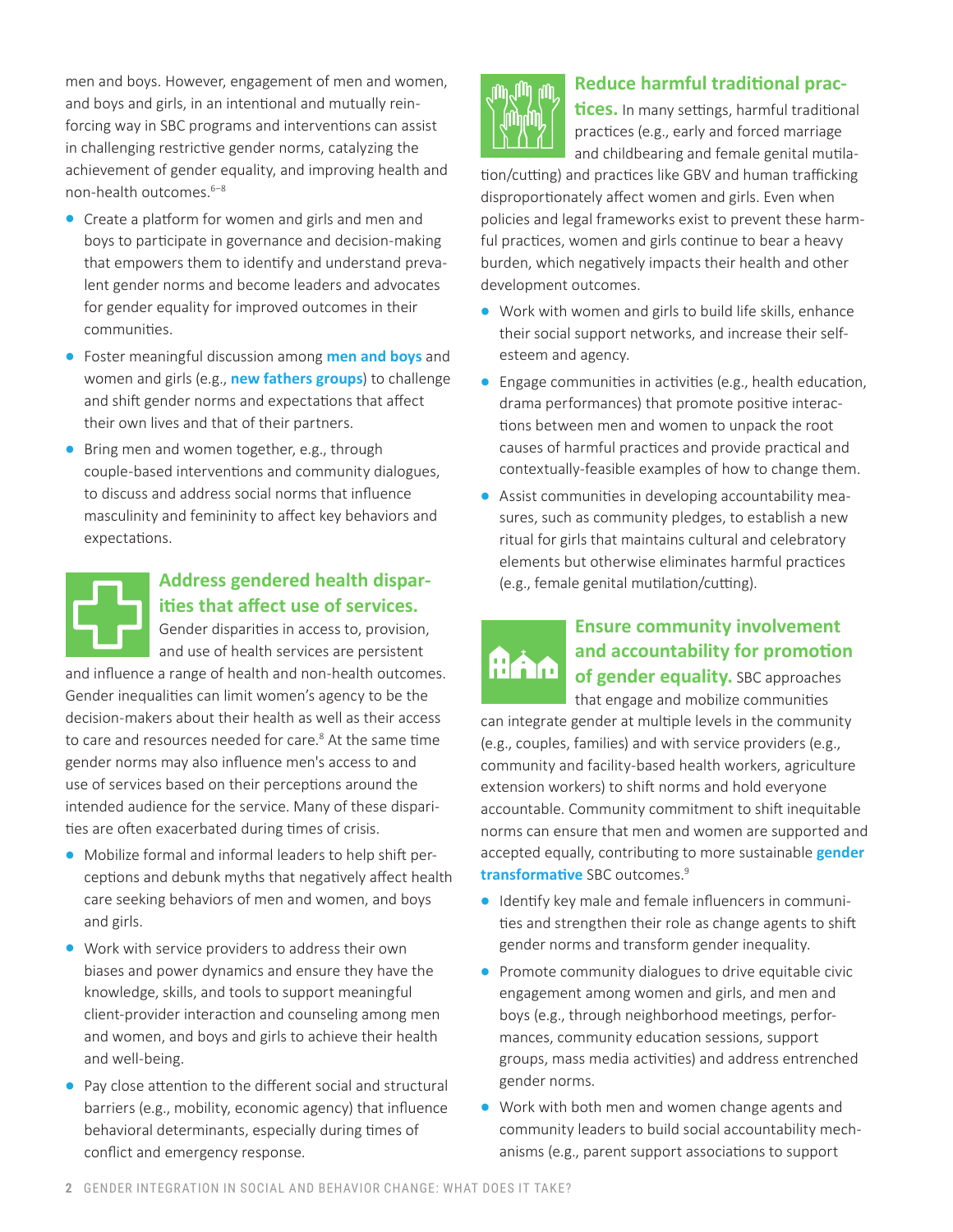school registration and retention) and reduce social disparities.



#### **Consider gender dimensions during emergency preparedness**

**and response.** Women and girls, men and boys are often affected differently by

emergency and crisis situations, including during disease outbreaks, climate/natural disasters, and conflict. SBC programs and interventions play an important role to ensure timely and accurate information and resources meet men's and women's needs and address their unique risks.

- Rapidly assess the impact of shocks/stressors and how gender norms/inequalities influence risks for women and girls, men and boys, and the differing factors that enable or constrain individuals' resiliency.
- Respond to potential second order impacts in emergency situations, like GBV (e.g., physical, sexual, emotional, financial abuse), food insecurity, and health care access.
- Ensure women's representation in decision-making related to disaster risk management so that mitigation efforts are designed with multiple perspectives, respond more holistically to the needs of communities, and increase equitable access to resources.
- Build capacity of male and female leaders (e.g., in communities, nongovernmental organizations, ministries) to respond to crises that impact men and boys, and women and girls, differently for a more gender equitable response in risk management programs.



#### **Account for the intersecting gendered vulnerabilities that influence health and development**

**outcomes.** Men and women, boys and

girls experience different intersecting vulnerabilities, such as varying access to economic resources, mobility, and technology. SBC programs and interventions need to consider the multiple layered factors that may influence knowledge, attitudes, and behaviors and their effect on health and non-health outcomes.

- Assess how inequitable access to financial and other resources influences desired behavioral or development outcomes for men and women.
- Leverage partnerships with key stakeholders (e.g., government, organizations, and programs) that help to address multiple vulnerabilities experienced by targeted populations.

• Create cross-sectoral mechanisms to address systemic gendered inequalities across SBC programs in health and non-health sectors (e.g., task force on menstrual hygiene involving education, health, and water, sanitation and hygiene sectors).



#### **Build organizational capacity and systems for gender integration using a continuous learning**

**approach.** Organizations and institutions implementing SBC programs should undertake regular internal assessments to ensure that their capacity, practices, and policies effectively advance gender equality and apply learning for continuous improvement.

- Build staff capacity on gender transformative concepts, using participatory and interactive methods, with an emphasis on personal reflection and growth.
- Engage staff and leadership to routinely assess their SBC programs and the impact of those programs to reinforce principles of gender. Examine policies, such as management roles and responsibilities, and ensure adequate resources are in place to promote gender equality to positively disrupt social and cultural attitudes that diminish women's role as key decision-makers.

#### **Select Resources for Gender Integration in SBC**

- USAID/IGWG. **[The Gender Integration Continuum.](https://www.igwg.org/training/programmatic-guidance/)  [Programmatic Guidance](https://www.igwg.org/training/programmatic-guidance/)**.
- USAID/HC3. **[Gender and Social and Behavior Change](https://sbccimplementationkits.org/gender/courses/gender-and-social-and-behavior-change-communication/)  [Communication Implementation Kit](https://sbccimplementationkits.org/gender/courses/gender-and-social-and-behavior-change-communication/)**.
- United Nations Development Programme. **[Gender](https://www.kg.undp.org/content/dam/kyrgyzstan/Publications/gender/kgz-gender-mainstreaming-toolkit-eng.pdf)  [Mainstreaming in Practice: a toolkit](https://www.kg.undp.org/content/dam/kyrgyzstan/Publications/gender/kgz-gender-mainstreaming-toolkit-eng.pdf)**.
- Land O'Lakes International Development. **[Integrating](https://www.spring-nutrition.org/publications/tool-summaries/integrating-gender-throughout-projects-lifecycle)  [Gender throughout a Project's Life Cycle 2.0. A Guidance](https://www.spring-nutrition.org/publications/tool-summaries/integrating-gender-throughout-projects-lifecycle)  [Document for International Development Organizations](https://www.spring-nutrition.org/publications/tool-summaries/integrating-gender-throughout-projects-lifecycle)  [and Practitioners](https://www.spring-nutrition.org/publications/tool-summaries/integrating-gender-throughout-projects-lifecycle)**.
- USAID/IGWG. **[Do's & Don'ts for engaging men & boys](https://www.igwg.org/wp-content/uploads/2020/01/Male-Engagement_DosDonts_Final.pdf)**.
- CORE Group. **[Enhancing Nutrition and Food Security](https://coregroup.org/wp-content/uploads/media-backup/documents/Resources/Tools/Gender_Sensitive_SBC_Tech_Resource_Guide_Final.pdf)  [during the First 1,000 Days through Gender-sensitive](https://coregroup.org/wp-content/uploads/media-backup/documents/Resources/Tools/Gender_Sensitive_SBC_Tech_Resource_Guide_Final.pdf)  [Social and Behavior Change: a technical resource guide](https://coregroup.org/wp-content/uploads/media-backup/documents/Resources/Tools/Gender_Sensitive_SBC_Tech_Resource_Guide_Final.pdf)**.
- The TOPS Program and CARE International. **[REALIZE:](https://coregroup.org/wp-content/uploads/2017/09/REALIZE.pdf)  [Social and Behavioral Change for Gender Equity and](https://coregroup.org/wp-content/uploads/2017/09/REALIZE.pdf)  [Diversity](https://coregroup.org/wp-content/uploads/2017/09/REALIZE.pdf)**.
- PRB. **[Pursuing Gender Equality Inside and Out:](https://stage.prb.org/wp-content/uploads/2015/03/gender-mainstreaming.pdf)  [Gender Mainstreaming in International Development](https://stage.prb.org/wp-content/uploads/2015/03/gender-mainstreaming.pdf)  [Organizations](https://stage.prb.org/wp-content/uploads/2015/03/gender-mainstreaming.pdf)**.
- African Development Bank Group. **[Checklist for Gender](https://www.afdb.org/fileadmin/uploads/afdb/Documents/Policy-Documents/Checklist for Gender Mainstreaming in Governance Programmes EN.pdf)  [Mainstreaming in Governance Programmes](https://www.afdb.org/fileadmin/uploads/afdb/Documents/Policy-Documents/Checklist for Gender Mainstreaming in Governance Programmes EN.pdf)**.